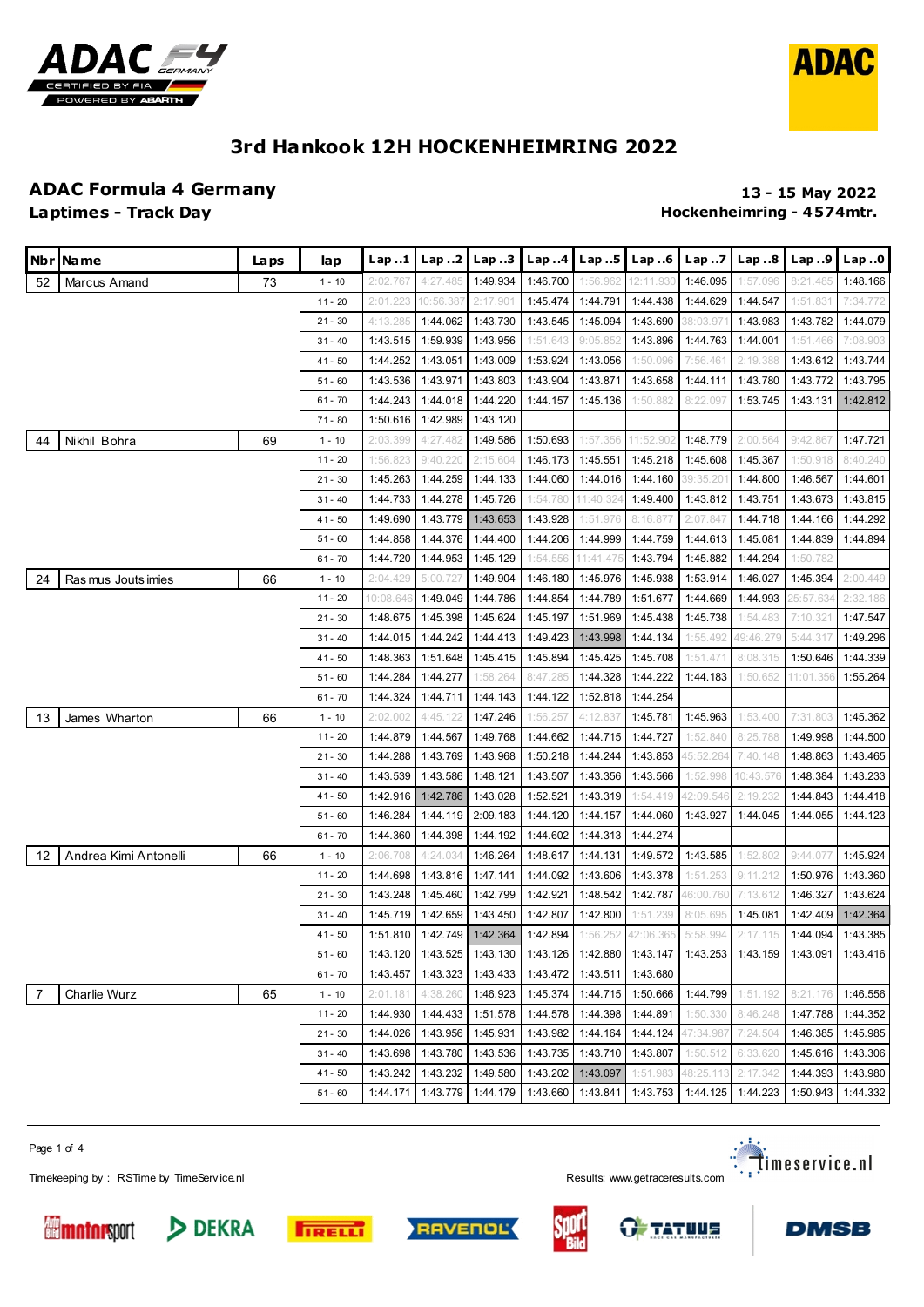### **ADAC Formula 4 Germany 13 - 15 May 2022**

## **Laptimes - Track Day Hockenheimring - 4 574mtr.**

|    | Nbr   Name           | La ps | lap       | <b>Lap</b> 1 | Lap 2     | Lap.3                       | Lap.4     | Lap.5             | Lap.6     | Lap.7     | Lap. .8  | Lap.9          | Lap.0     |
|----|----------------------|-------|-----------|--------------|-----------|-----------------------------|-----------|-------------------|-----------|-----------|----------|----------------|-----------|
|    |                      |       | $61 - 70$ | 1:44.418     | 1:44.373  | 1:48.430                    | 1:44.366  | 1:44.291          |           |           |          |                |           |
| 20 | Conrad Laursen       | 65    | $1 - 10$  | 1:59.772     | 4:41.363  | 1:49.312                    | 1:46.943  | 1:46.449          | 1:49.095  | 1:45.753  | 2:01.617 | 9:09.691       | 1:47.546  |
|    |                      |       | $11 - 20$ | 1:45.947     | 1:45.549  | 1:48.344                    | 1:45.572  | 1:44.847          | 1:44.934  | 1:55.150  | 8:53.030 | 1:46.208       | 1:46.378  |
|    |                      |       | $21 - 30$ | 1:45.028     | 1:44.700  | 1:55.527                    | 1:44.870  | 1:47.699          | 1:45.835  | 45:37.333 | 8:15.082 | 1:55.436       | 1:45.512  |
|    |                      |       | $31 - 40$ | 1:44.897     | 1:44.653  | 1:44.439                    | 1:44.327  | 1:44.161          | 1:56.690  | 13:03.213 | 1:48.122 | 1:44.983       | 1:44.330  |
|    |                      |       | $41 - 50$ | 1:46.121     | 1:43.669  | 1:58.874                    | 1:43.900  | 1:44.012          | 1:52.831  | 40:30.463 | 2:11.550 | 1:44.343       | 1:44.738  |
|    |                      |       | $51 - 60$ | 1:44.300     | 1:44.440  | 1:44.394                    | 1:44.297  | 1:44.461          | 1:44.503  | 1:44.353  | 1:44.980 | 1:44.355       | 1:44.941  |
|    |                      |       | $61 - 70$ | 1:44.458     | 1:46.608  | 1:44.627                    | 1:44.591  | 1:49.262          |           |           |          |                |           |
| 23 | Oleksandr Partyshev  | 65    | $1 - 10$  | 2:00.194     | 4:41.416  | 1:47.695                    | 1:45.132  | 2:36.87'          | 3:47.398  | 1:45.727  | 1:45.155 | 1:45.469       | 1:45.853  |
|    |                      |       | $11 - 20$ | 1:45.755     | 1:53.550  | 6:29.327                    | 1:46.904  | 1:45.117          | 1:44.628  | 1:44.820  | 1:45.321 | 1:52.090       | 18:35.134 |
|    |                      |       | $21 - 30$ | 2:03.498     | 1:47.507  | 1:46.809                    | 1:45.533  | 1:46.109          | 2:00.054  | 1:45.653  | 1:45.606 | 1:52.493       | 8:47.429  |
|    |                      |       | $31 - 40$ | 1:46.748     | 1:47.573  | 1:44.397                    | 1:43.995  | 1:47.757          | 1:44.639  | 1:44.115  | 1:53.765 | I∷I∠∠U.¢<br>68 | 2:04.344  |
|    |                      |       | 41 - 50   | 1:48.081     | 1:54.175  | 1:46.460                    | 1:44.674  | 1:44.613          | 1:44.970  | 1:45.230  | 1:51.237 | 6:08.633       | 1:49.548  |
|    |                      |       | $51 - 60$ | 1:46.636     | 1:44.377  | 1:44.088                    | 1:44.377  | 1:48.089          | 1:44.188  | 1:44.277  | 1:53.471 | 6:26.032       | 6:07.755  |
|    |                      |       | $61 - 70$ | 1:47.945     | 1:44.075  | 1:44.285                    | 1:44.336  | 1:47.957          |           |           |          |                |           |
| 3  | Alfio Spina          | 62    | $1 - 10$  | 2:12.35'     | 2:30.520  | 2:13.505                    | 2:11.291  | 4:47.632          | 1:47.524  | 1:46.000  | 1:49.025 | 1:45.467       | 1:45.347  |
|    |                      |       | $11 - 20$ | 1:44.929     | 1:44.575  | 1:57.150                    | 6:22.424  | 1:44.855          | 1:44.776  | 1:44.913  | 1:44.507 | 1:44.873       | 43:12.034 |
|    |                      |       | $21 - 30$ | 4:14.374     | 1:48.199  | 1:44.309                    | 1:44.450  | 1:44.332          | 1:44.363  | 1:44.116  | 1:44.130 | 1:45.288       | 1:58.931  |
|    |                      |       | $31 - 40$ | 8:43.073     | 1:47.344  | 2:39.015                    | 4:57.466  | 1:45.557          | 1:44.449  | 1:44.382  | 1:44.470 | 1:44.082       | 1:53.530  |
|    |                      |       | 41 - 50   | 1:44.641     | 44:26.545 | 4:35.581                    | 1:47.175  | 1:43.837          | 1:44.603  | 1:51.796  | 1:44.051 | 1:46.061       | 1:45.736  |
|    |                      |       | $51 - 60$ | 1:44.230     | 1:55.648  | 7:50.930                    | 1:48.213  | 1:43.730          | 1:44.349  | 1:43.770  | 1:53.399 | 1:43.708       | 1:43.891  |
|    |                      |       | $61 - 70$ | 1:44.054     | 1:58.228  |                             |           |                   |           |           |          |                |           |
| 88 | Rafael Camara        | 62    | $1 - 10$  | 2:04.307     | 4:25.891  | 1:46.310                    | 1:44.834  | 1:43.970          | 1:46.987  | 1:46.760  | 1:54.261 | 9:36.796       | 1:45.719  |
|    |                      |       | $11 - 20$ | 1:44.589     | 1:44.290  | 1:49.267                    | 1:44.052  | 1:44.260          | 1:43.883  | 1:52.007  | 8:37.870 | 1:45.067       | 1:43.957  |
|    |                      |       | $21 - 30$ | 1:43.608     | 1:43.387  | 1:43.573                    | 2:09.888  | 1:43.844          | 50:01.298 | 10:18.767 | 1:44.309 | 1:44.433       | 1:42.964  |
|    |                      |       | $31 - 40$ | 1:43.124     | 1:56.589  | 14:03.02                    | 1:47.712  | 1:42.807          | 1:42.803  | 1:42.964  | 1:53.693 | 1:42.606       | 1:42.406  |
|    |                      |       | $41 - 50$ | 1:54.495     | 41:17.749 | 2:11.046                    | 1:43.540  | 1:43.305          | 1:43.282  | 1:43.113  | 1:43.375 | 1:43.363       | 1:42.966  |
|    |                      |       | $51 - 60$ | 1:43.259     | 1:43.279  | 1:43.279                    | 1:43.501  | 1:43.696          | 1:43.538  | 1:43.552  | 1:43.483 | 1:43.572       | 1:43.876  |
|    |                      |       | $61 - 70$ | 1:43.487     | 1:52.073  |                             |           |                   |           |           |          |                |           |
| 33 | <b>Brando Badoer</b> | 61    | $1 - 10$  | 2:02.383     | 1:59.656  | 2:20.824                    | 10:54.097 | 2:00.452          | 2:09.756  | 2:45.922  | 1:49.454 | 1:47.302       | 1:45.690  |
|    |                      |       | $11 - 20$ | 1:45.572     | 1:45.631  | 1:45.894                    | 1:47.067  | 1:45.878          | 1:53.200  | 4:30.660  | 1:45.205 | 1:44.795       | 1:45.504  |
|    |                      |       | $21 - 30$ | 1:45.274     | 1:44.968  | 1:59.010                    | 51:20.477 | 1:47.689          | 1:45.040  | 1:44.869  | 1:46.029 | 1:45.266       | 1:44.729  |
|    |                      |       | $31 - 40$ | 1:49.813     | 1:48.690  | 1:44.800                    | 1:52.503  | 6:51.497          | 1:52.102  | 1:48.188  | 1:43.900 | 1:43.661       | 1:43.456  |
|    |                      |       | $41 - 50$ |              |           | 1:43.518 1:43.602 47:15.186 |           | 1:48.075 1:45.320 | 1:44.348  | 1:44.607  | 1:44.142 | 1:44.030       | 1:44.042  |
|    |                      |       | $51 - 60$ | 1:44.313     | 1:56.500  | 11:00.579                   | 1:50.365  | 1:44.515          | 1:43.513  | 1:43.166  | 1:43.611 | 1:43.414       | 1:43.397  |
|    |                      |       | $61 - 70$ | 1:43.467     |           |                             |           |                   |           |           |          |                |           |
| 41 | Jonas Ried           | 61    | $1 - 10$  | 2:01.112     | 2:12.772  | 5:21.423                    | 1:45.234  | 1:45.974          | 1:45.269  | 1:46.220  | 1:46.281 | 1:44.419       | 1:44.474  |
|    |                      |       | $11 - 20$ | 1:44.586     | 1:54.904  | 11:18.578                   | 1:43.915  | 1:43.579          | 1:44.184  | 1:44.138  | 1:46.054 | 1:43.899       | 2:05.801  |
|    |                      |       | $21 - 30$ | 42:09.15(    | 1:45.361  | 1:44.551                    | 1:45.477  | 1:44.810          | 1:46.724  | 1:53.650  | 8:43.285 | 1:47.762       | 1:44.311  |
|    |                      |       | $31 - 40$ | 1:43.823     | 1:43.560  | 1:44.614                    | 1:52.664  | 13:15.032         | 1:44.195  | 1:43.777  | 1:43.546 | 1:46.744       | 1:43.580  |
|    |                      |       | $41 - 50$ | 1:56.039     | 43:35.213 | 1:45.054                    | 1:44.944  | 1:43.998          | 1:44.001  | 1:44.255  | 1:52.373 | 8:43.552       | 1:45.217  |
|    |                      |       | $51 - 60$ | 1:43.800     | 1:43.990  | 1:51.833                    | 1:44.903  | 1:52.687          | 7:17.594  | 1:43.894  | 1:43.645 | 1:44.741       | 1:43.765  |



Timekeeping by : RSTime by TimeService.nl **Results:** Wesletter and Results: <www.getraceresults.com>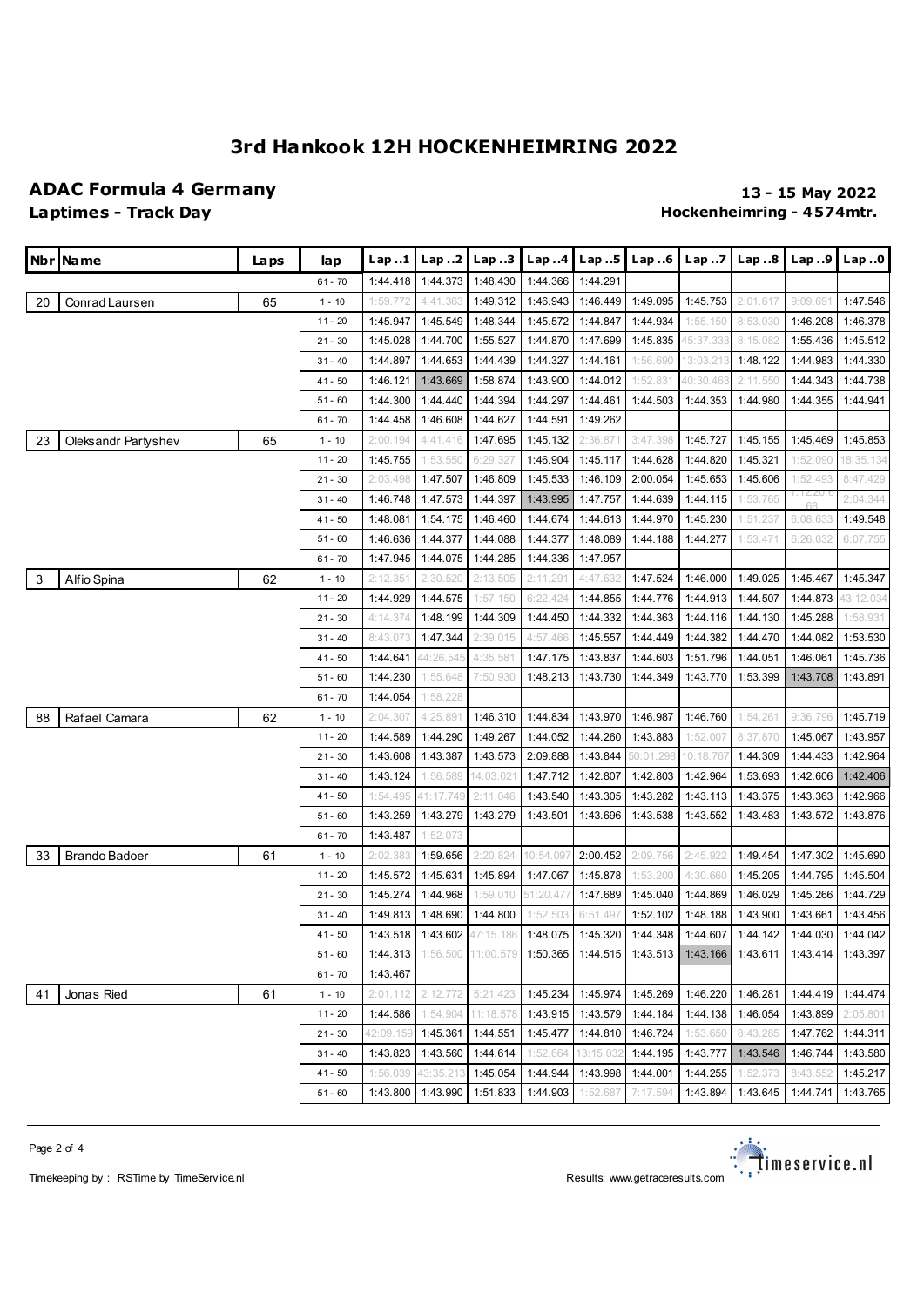### **ADAC Formula 4 Germany 13 - 15 May 2022**

## **Laptimes - Track Day Hockenheimring - 4 574mtr.**

|                | Nbr   Na me                 | Laps | lap       | Lap.1    | Lap2      | Lap. .3                    | Lap.4     | Lap.5     | Lap.6                      | Lap. .7   | Lap.8          | Lap.9     | Lap.0             |
|----------------|-----------------------------|------|-----------|----------|-----------|----------------------------|-----------|-----------|----------------------------|-----------|----------------|-----------|-------------------|
|                |                             |      | $61 - 70$ | 1:43.691 |           |                            |           |           |                            |           |                |           |                   |
| 34             | <b>Martinius Stenshorne</b> | 60   | $1 - 10$  | 2:02.292 | 1:56.358  | 2:11.889                   | 8:50.053  | 2:05.761  | 2:13.656                   | 2:30.451  | 1:45.152       | 1:44.425  | 1:44.048          |
|                |                             |      | $11 - 20$ | 1:44.462 | 1:43.871  | 1:44.812                   | 1:45.050  | 1:44.403  | 1:50.065                   | 5:37.947  | 1:44.855       | 1:44.240  | 1:44.591          |
|                |                             |      | $21 - 30$ | 1:44.156 | 1:44.353  | 54:43.396                  | 1:48.936  | 1:45.541  | 1:44.236                   | 1:44.152  | 1:44.214       | 1:43.902  | 1:44.232          |
|                |                             |      | $31 - 40$ | 1:43.570 | 1:51.470  | 5:58.364                   | 1:47.552  | 1:43.694  | 1:43.262                   | 1:42.976  | 1:42.948       | 1:42.979  | 1:43.245          |
|                |                             |      | $41 - 50$ | 1:42.800 | 51:11.720 | 1:53.989                   | 1:45.343  | 1:43.881  | 1:43.418                   | 1:44.290  | 1:43.712       | 1:44.111  | 1:43.672          |
|                |                             |      | $51 - 60$ | 1:49.046 | 8:28.454  | 1:46.675                   | 1:43.571  | 1:43.345  | 1:43.233                   | 1:43.199  | 1:43.982       | 1:43.342  | 1:42.986          |
| 17             | Emerson Fittipaldi jr.      | 59   | $1 - 10$  | 1:58.752 | 1:55.285  | 2:26.322                   | 9:04.494  | 1:52.807  | 2:08.556                   | 2:56.211  | 1:46.893       | 1:45.843  | 1:45.873          |
|                |                             |      | $11 - 20$ | 1:45.548 | 1:45.620  | 1:45.396                   | 1:52.724  | 1:45.471  | 1:53.169                   | 5:09.887  | 1:45.080       | 1:44.959  | 1:45.291          |
|                |                             |      | $21 - 30$ | 1:46.627 | 1:45.500  | 1:44.481                   | 52:54.591 | 2:17.616  | 1:46.358                   | 1:45.217  | 1:44.643       | 1:48.934  | 1:45.177          |
|                |                             |      | $31 - 40$ | 1:45.096 | 1:44.681  | 1:44.568                   | 1:53.708  | 12:27.573 | 2:07.705                   | 46:48.656 | 1:45.800       | 1:44.460  | 1:44.264          |
|                |                             |      | $41 - 50$ | 1:44.227 | 1:44.263  | 1:46.712                   | 1:44.393  | 1:44.243  | 1:46.267                   | 1:44.370  | 1:51.748       | 6:59.097  | 1:45.509          |
|                |                             |      | $51 - 60$ | 1:43.863 | 1:43.503  | 1:43.627                   | 1:43.937  | 1:43.900  | 1:48.877                   | 1:44.227  | 1:43.840       | 1:43.988  |                   |
| 21             | <b>Michael Sauter</b>       | 59   | $1 - 10$  | 2:09.587 | 1:56.486  | 3:30.052                   | 1:45.801  | 1:45.945  | 1:45.368                   | 1:45.129  | 1:44.915       | 1:44.913  | 1:45.393          |
|                |                             |      | $11 - 20$ | 1:45.796 | 1:45.421  | 1:45.134                   | 1:45.568  | 1:54.204  | 38:16.629                  | 2:11.436  | 1:55.377       | 30:11.358 | 2:17.910          |
|                |                             |      | $21 - 30$ | 1:51.752 | 1:52.046  | 1:49.185                   | 1:45.718  | 2:14.763  | 4:33.096                   | 1:46.259  | 1:46.316       | 1:45.808  | 1:46.111          |
|                |                             |      | $31 - 40$ | 1:46.850 | 1:46.665  | 1:46.720                   | 1:46.463  | 1:46.438  | 1:46.974                   | 1:47.189  | 1:47.698       | 1:56.097  | 55:16.112         |
|                |                             |      | $41 - 50$ | 1:46.352 | 1:44.829  | 1:44.800                   | 1:44.742  | 1:45.145  | 1:44.646                   | 1:44.582  | 1:44.459       | 1:44.853  | 1:44.992          |
|                |                             |      | $51 - 60$ | 1:45.074 | 1:45.013  | 1:44.826                   | 1:44.943  | 1:45.866  | 1:45.886                   | 1:45.382  | 1:45.324       | 2:01.044  |                   |
| 25             | Samir Ben                   | 57   | $1 - 10$  | 2:05.530 | 44:35.197 | 1:54.439                   | 1:46.627  | 1:46.088  | 1:45.781                   | 1:46.334  | 1:56.152       | 1:45.671  | 1:52.594          |
|                |                             |      | $11 - 20$ | 5:48.751 | 1:48.893  | 1:44.483                   | 1:45.460  | 1:57.079  | 1:44.735                   | 1:44.564  | 1:45.079       | 1:53.151  | 30:10.851         |
|                |                             |      | $21 - 30$ | 5:02.943 | 1:54.261  | 1:44.419                   | 1:44.046  | 1:44.537  | 2:05.106                   | 1:46.072  | 1:44.373       | 1:52.052  | 3:55.948          |
|                |                             |      | $31 - 40$ | 1:44.356 | 1:44.159  | 1:51.535                   | 39:48.610 | 2:55.357  | 1:59.954                   | 2:11.169  | 1:45.362       | 1:44.729  | 2:06.041          |
|                |                             |      | $41 - 50$ | 8:18.618 | 1:49.111  | 1:44.040                   | 1:44.055  | 1:44.153  | 1:48.611                   | 1:44.216  | 1:51.062       | 7:04.076  | 1:51.531          |
|                |                             |      | $51 - 60$ | 1:44.292 | 1:43.945  | 1:43.715                   | 1:46.253  | 1:43.956  | 1:43.820                   | 1:51.150  |                |           |                   |
| 96             | Jules Castro                | 56   | $1 - 10$  | 2:01.928 | 2:01.520  | 2:18.672                   | 10:46.210 | 2:01.101  | 2:16.391                   | 2:42.206  | 1:48.711       | 1:47.006  | 1:46.973          |
|                |                             |      | $11 - 20$ | 1:46.424 | 1:46.346  | 1:47.012                   | 1:46.538  | 1:50.088  | 1:58.240                   | 12:36.429 | U3.3∠.∛<br>33  | 1:56.400  | 1:47.145          |
|                |                             |      | $21 - 30$ | 1:45.525 | 1:45.162  | 1:46.898                   | 1:44.864  | 1:53.997  | 1:44.966                   | 1:55.417  | 5:40.517       | 1:57.880  | 1:48.218          |
|                |                             |      | $31 - 40$ | 1:44.483 | 1:44.473  | 1:44.567                   | 1:44.687  | 1:44.263  | 1:44.472                   | 1:44.435  | 40:14.626      | 1:51.312  | 1:48.982          |
|                |                             |      | $41 - 50$ | 1:48.620 | 1:47.118  | 1:45.289                   | 1:45.308  | 1:45.022  | 1:45.212                   | 1:56.444  | 7:20.867       | 1:56.551  | 1:53.193          |
|                |                             |      | $51 - 60$ | 1:43.956 | 1:44.570  | 1:44.041                   | 1:44.185  | 1:44.188  | 1:43.988                   |           |                |           |                   |
| $\overline{2}$ | Arias Deukmedjian           | 55   | $1 - 10$  | 2:05.674 | 2:01.121  | 2:14.982                   | 10:07.14  | 2:02.328  | 2:06.261                   | 3:01.092  | 1:47.863       | 1:47.552  | 1:45.755          |
|                |                             |      | $11 - 20$ | 1:44.655 | 1:46.814  | 1:44.820                   | 1:46.292  | 1:46.139  | 2:12.482                   | 5:55.800  | ∶U3.∠ö.∡<br>25 | 1:46.047  | 1:44.575          |
|                |                             |      | $21 - 30$ |          |           | 1:44.135 1:45.374 1:59.957 |           |           | 1:45.016 1:44.251 1:44.354 | 1:53.961  | 9:16.336       |           | 1:54.364 1:44.775 |
|                |                             |      | $31 - 40$ | 1:43.796 | 1:43.474  | 1:43.466                   | 1:43.895  | 1:43.642  | 1:43.927                   | 45:46.694 | 1:49.381       | 1:43.879  | 1:43.886          |
|                |                             |      | $41 - 50$ | 1:44.034 | 1:46.285  | 1:53.398                   | 1:44.464  | 1:44.283  | 1:56.916                   | 7:24.996  | 1:48.437       | 1:49.766  | 1:43.735          |
|                |                             |      | $51 - 60$ | 1:43.800 | 1:43.826  | 1:43.745                   | 1:52.796  | 1:43.704  |                            |           |                |           |                   |
| 89             | Chris Rosenkranz            | 53   | $1 - 10$  | 2:08.188 | 1:55.328  | 1:59.092                   | 2:44.024  | 1:47.437  | 1:46.635                   | 1:47.577  | 1:47.131       | 1:57.866  | 4:03.385          |
|                |                             |      | $11 - 20$ | 1:47.808 | 1:47.950  | 2:10.273                   | 45:03.177 | 1:50.520  | 1:47.910                   | 1:47.994  | 1:47.311       | 1:47.104  | 1:48.446          |
|                |                             |      | $21 - 30$ | 1:58.392 | 9:30.414  | 1:46.305                   | 1:45.865  | 1:45.460  | 1:45.404                   | 1:45.539  | 54:59.800      | 1:52.048  | 1:47.663          |
|                |                             |      | $31 - 40$ | 1:55.090 | 5:06.736  | 1:47.024                   | 1:45.732  | 1:44.696  | 1:44.562                   | 1:44.441  | 1:44.761       | 1:45.101  | 1:45.123          |
|                |                             |      | $41 - 50$ | 1:44.784 | 1:45.006  | 1:52.690                   | 3:53.368  | 13:15.401 | 1:52.056                   | 1:45.089  | 1:45.337       | 1:44.257  | 1:44.872          |





Timekeeping by : RSTime by TimeService.nl **Results:** Weslets: <www.getraceresults.com>